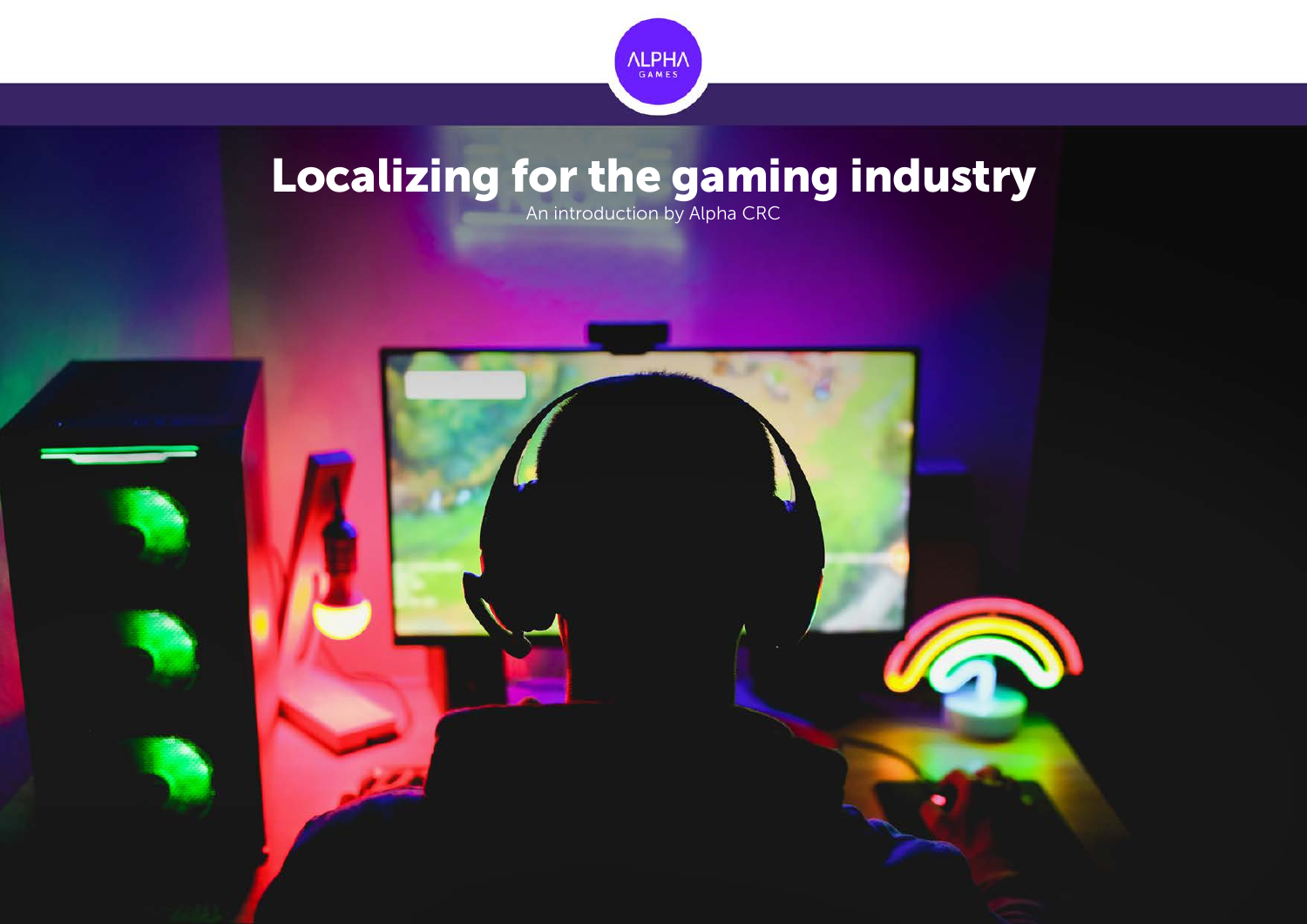#### Gaming industry prospectus

"The emergence of new gaming platforms and changing demographics are pushing businesses away from being product-centric to becoming experience-orientated platforms."

Seth Shuler, Managing Director with Accenture's Software & Platforms industry group

#### Localization by gamers, for gamers

Alpha Games has established itself as an industry leader in supplying the world's largest games publishers and developers with a range of specialized best-in-class localization services.

Having worked on many of the biggest and most iconic titles of the past 30 years, Alpha Games is a specialists in delivering bespoke localization solutions for projects ranging from AAA multi-platform blockbusters to hyper-casual mobile games.

Whatever the project, Alpha Games' teams deliver personalized support from every corner of the globe. This ensures our clients can deliver the most engaging and immersive experiences for users across diverse international markets.

The Alpha Games approach is about building long-term partnerships with clients. By better understanding their needs, Alpha Games enables them to fully engage with their audiences in local contexts on a global scale.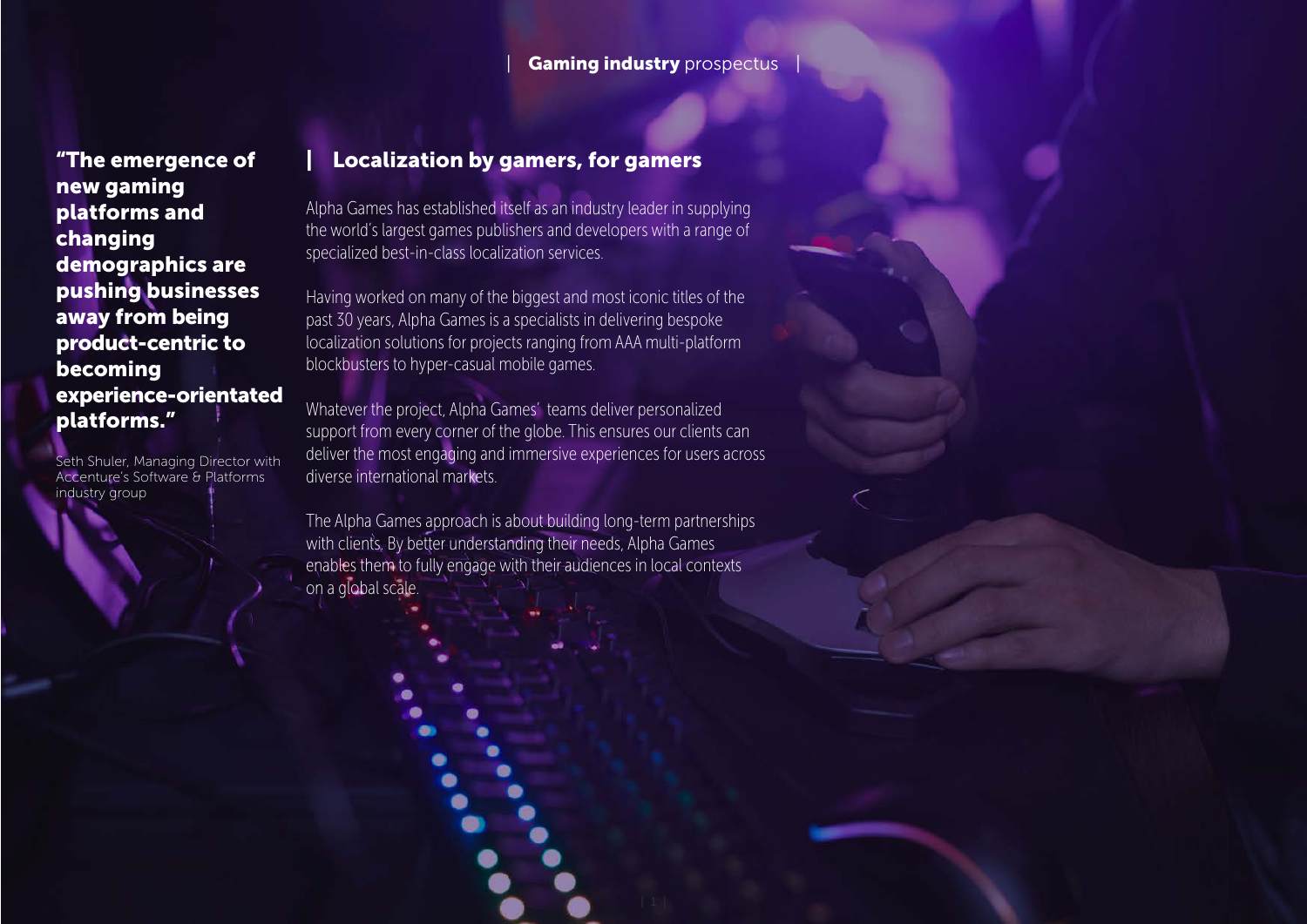and dedicated team, every individual plays their part to ensure we constantly deliver top-notch quality translations and service."

Mette Tingey, Director at Alpha Games

### "We have a talented | The changing shape of the gaming industry

The global gaming sector is a huge industry worth more than \$300bn in direct spend and \$100bn in indirect revenue in 2021<sup>1</sup>. The number of people playing games is growing rapidly too: more than 2.7bn people played games worldwide in 2021 with a predicted 400m new gamers expected by 2023<sup>2</sup>.

Of course, the markets and demographics of those playing games are shifting too. 60% of newcomers to the gaming industry are women and one-third of these new arrivals identify as non-white<sup>3</sup>. The traditional western-centric domination has been entirely overtaken by a new global spread of markets, with three of the top five global markets located in Asia4 .

Inevitably, the nature of games and the way people interact with them is constantly changing too. Increasingly, immersive gaming platforms (in particular eSports) in which gamers build online communities are becoming the focal point for gaming experiences.

In a survey by Accenture, 84% of respondents said that video games helped them to connect with others with similar interests and 80% said they helped them to meet new people<sup>5</sup>. Commenting on these findings, Seth Shuler, managing director with Accenture's Software & Platforms industry group, said: "The emergence of new gaming platforms and changing demographics are pushing businesses away from being product-centric to becoming experience-orientated platforms."6

Nevertheless, bigger platforms are not the only new way in which gamers are connecting with their gaming experience. Users are also interacting which a huge variety of more accessible "pick-up-and-go" titles in which gamers can dip in and out of activities on mobile devices.



Estimated value of global gaming industry by 2026

Source: Businesswire

 1. https://newsroom.accenture.com/news/global-gaming-industry-value-now-exceeds-300-billion-new-accenture-report-finds.htm 2. https://newsroom.accenture.com/news/global-gaming-industry-value-now-exceeds-300-billion-new-accenture-report-finds.htm 3. https://newsroom.accenture.com/news/global-gaming-industry-value-now-exceeds-300-billion-new-accenture-report-finds.htm 4. https://newzoo.com/insights/rankings/top-10-countries-by-game-revenues/ 5. https://newsroom.accenture.com/news/global-gaming-industry-value-now-exceeds-300-billion-new-accenture-report-finds.htm 6. https://newsroom.accenture.com/news/global-gaming-industry-value-now-exceeds-300-billion-new-accenture-report-finds.htm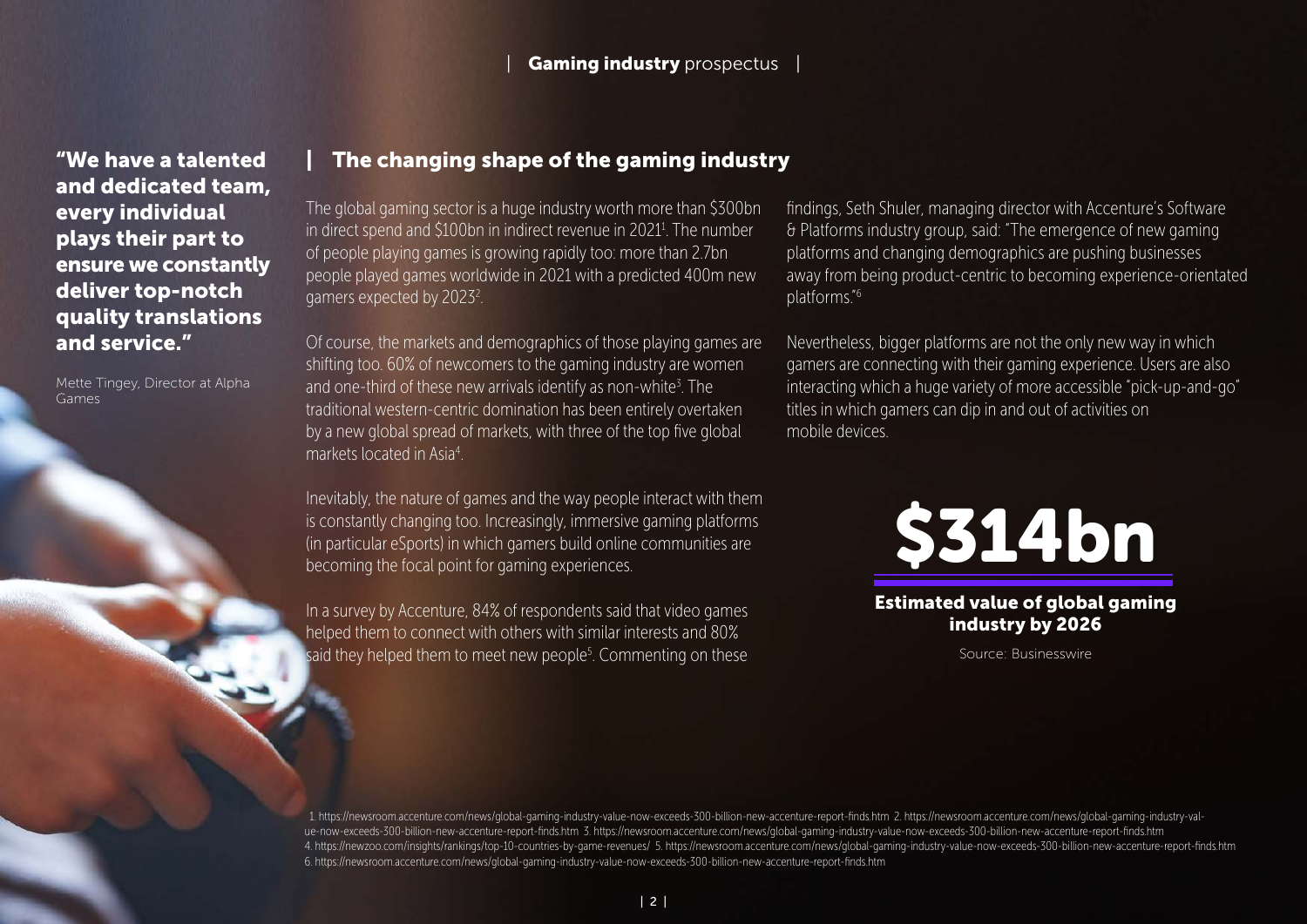# What are the localization challenges for the gaming sector?  $|$

| <b>Bigger platforms</b>                                                                                                                                                              | <b>Growing fandom</b>                                                                                                                                                                                                | <b>Multiple markets</b>                                                                                                                                                                  |
|--------------------------------------------------------------------------------------------------------------------------------------------------------------------------------------|----------------------------------------------------------------------------------------------------------------------------------------------------------------------------------------------------------------------|------------------------------------------------------------------------------------------------------------------------------------------------------------------------------------------|
| The complexity of today's biggest games platforms<br>requires a highly sophisticated approach to<br>maintaining brand coherence across a huge range<br>of different gaming elements. | Today's gamers spend more time gaming than<br>ever before. Therefore, it's crucial to have in-depth<br>understanding of the gaming worlds they inhabit.                                                              | New titles are launched in more markets than ever<br>before, meaning that localization strategies require<br>greater scale and speed.                                                    |
| <b>Language diversity</b>                                                                                                                                                            | <b>Immersive experiences</b>                                                                                                                                                                                         | <b>Changing technology</b>                                                                                                                                                               |
| With new titles being developed in many different<br>native languages, English is no longer the "pivot"<br>language upon which localization processes<br>are based.                  | It's critical to ensure localized audiovisual content<br>retains the same immersive impact in different<br>target languages.                                                                                         | The platforms and devices upon which games are<br>developed are constantly evolving; localization<br>processes need to keep pace.                                                        |
| <b>Process optimization</b>                                                                                                                                                          | <b>Ensuring quality</b>                                                                                                                                                                                              | <b>Cultural context</b>                                                                                                                                                                  |
| If localization is not integrated into the game<br>development process, speed to market across<br>multiple territories can be seriously hindered.                                    | Insufficient attention to quality assurance<br>processes when localizing can lead to damage to<br>brand reputation.                                                                                                  | With a greater diversity of gaming markets than ever<br>before, it's crucial to understand the cultural<br>context of each region to ensure appropriate,<br>engaging gaming experiences. |
|                                                                                                                                                                                      | <b>Demographic patterns</b>                                                                                                                                                                                          |                                                                                                                                                                                          |
|                                                                                                                                                                                      | Gamers now represent a huge diversity of<br>demographic segments across gender, race, age,<br>languages and gaming "tribes" - understanding<br>and responding to their needs is central to the<br>gaming experience. |                                                                                                                                                                                          |
|                                                                                                                                                                                      |                                                                                                                                                                                                                      |                                                                                                                                                                                          |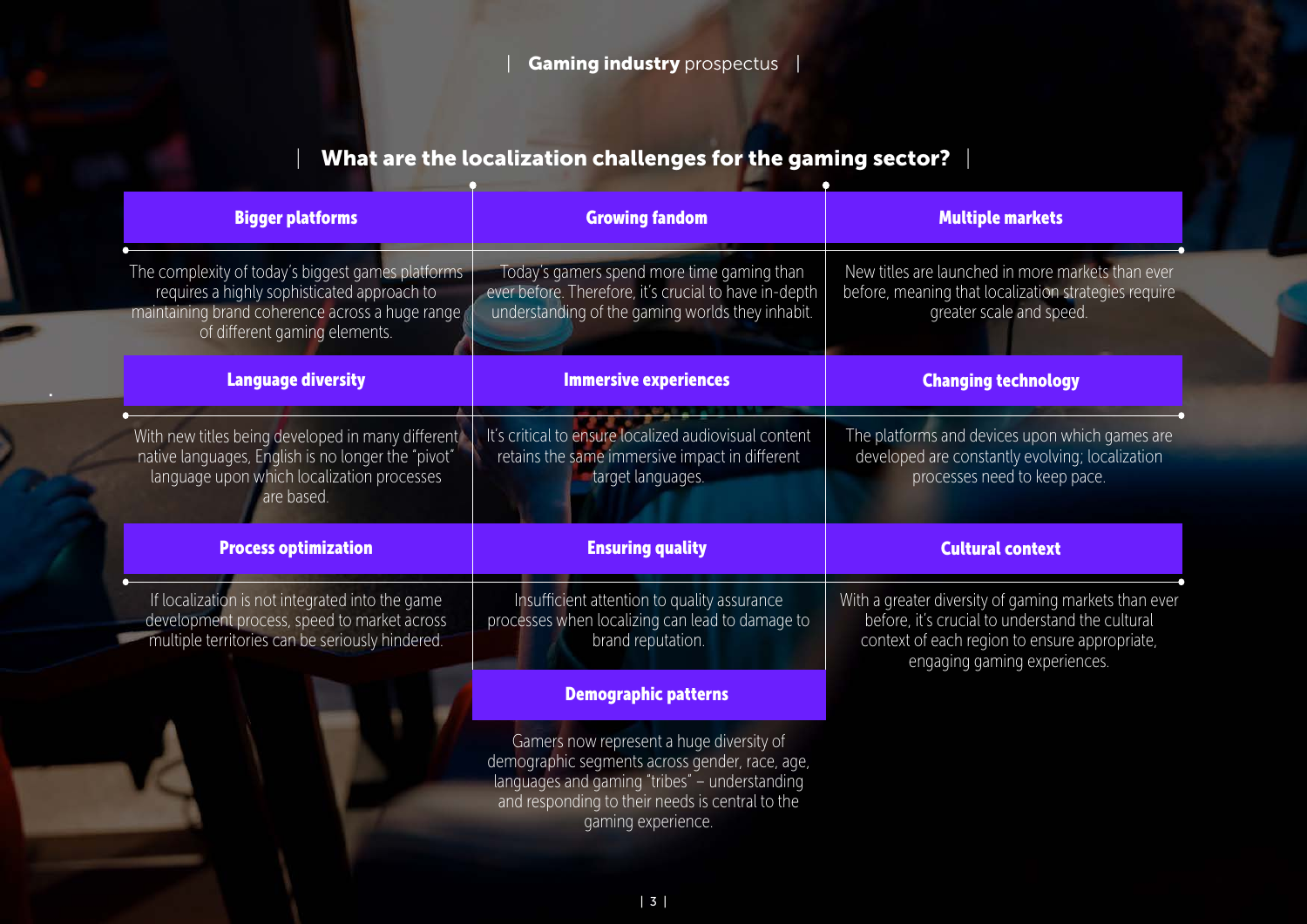### Gaming industry prospectus |



### What are the benefits of effective game localization?  $\parallel$

| <b>Greater market potential</b>                                                                                        | <b>Cultural sensitivity</b>                                                                                                                                               |                                             | <b>Enhanced user experience</b>                                                                                                     |                                                                                                                                                                                    |
|------------------------------------------------------------------------------------------------------------------------|---------------------------------------------------------------------------------------------------------------------------------------------------------------------------|---------------------------------------------|-------------------------------------------------------------------------------------------------------------------------------------|------------------------------------------------------------------------------------------------------------------------------------------------------------------------------------|
| Only 38% of players using the online game platform<br>Steam opt for English as their language of choice <sup>7</sup> . | It's crucial to understand local social norms for<br>users in terms of elements such as humour, dress<br>code, symbols and colours in order to avoid<br>cultural offence. |                                             |                                                                                                                                     | Effective games localization is about providing a<br>complete user experience adapted for the locale,<br>including elements such as user interface, graphics<br>and audio content. |
|                                                                                                                        | <b>Faster speed to market</b>                                                                                                                                             |                                             | <b>Control global standards</b>                                                                                                     |                                                                                                                                                                                    |
|                                                                                                                        | Building localization into the game development<br>process ensures that global roll-out is optimized<br>from the start.                                                   |                                             | Not localizing for different markets often results in<br>fan translations, which in turn can lead to damage<br>to brand reputation. |                                                                                                                                                                                    |
|                                                                                                                        |                                                                                                                                                                           | <b>Top 5</b><br>countries by gaming revenue |                                                                                                                                     |                                                                                                                                                                                    |
|                                                                                                                        |                                                                                                                                                                           | <b>SOUTH KOREA</b>                          |                                                                                                                                     |                                                                                                                                                                                    |

7. https://www.statista.com/statistics/957319/steam-user-language/

**02 04** 

JAPAN

**GERMANY** 

**CHINA**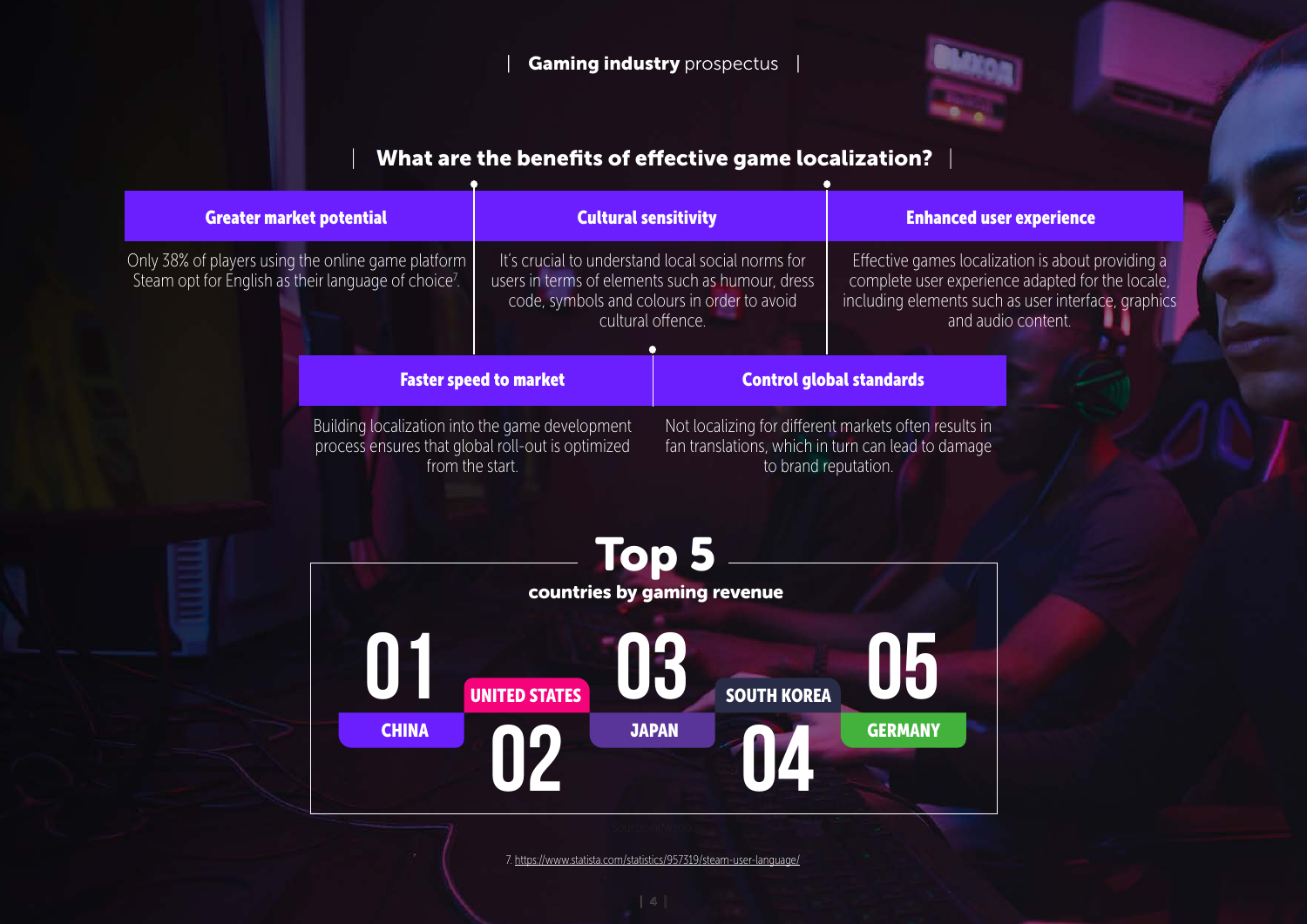# | Why choose Alpha CRC? |

| <b>Track record</b>                                                                                                                                  | <b>Boutique set-up</b>                                                                                                                               | <b>In-house model</b>                                                                                                                         |  |
|------------------------------------------------------------------------------------------------------------------------------------------------------|------------------------------------------------------------------------------------------------------------------------------------------------------|-----------------------------------------------------------------------------------------------------------------------------------------------|--|
| Experience working with many of the world's<br>biggest games developers and publishers,<br>developing longstanding relationships over<br>many years. | A specialist division focused on gaming localization<br>only, offering complete flexibility and adapting to<br>clients' needs.                       | The in-house production model means the team<br>control quality, set priorities and ensure an absolute<br>commitment to getting the job done. |  |
| <b>Gaming enthusiasts</b>                                                                                                                            | <b>Agile and scalable</b>                                                                                                                            | <b>Market coverage</b>                                                                                                                        |  |
| Alpha Games has a passion for the industry and<br>connect with clients and gamers on a personal level<br>to provide the highest quality.             | With an in-house team and a network of carefully<br>vetted freelance talent, Alpha Games can adapt<br>and scale up its services at speed.            | We have a worldwide project management team<br>covering multiple time zones to ensure continuous<br>localization for global projects.         |  |
| <b>Quality assured</b>                                                                                                                               | <b>Omnichannel approach</b>                                                                                                                          | <b>Technology experts</b>                                                                                                                     |  |
| ISO-accredited quality assurance processes to<br>ensure the highest standards of localization<br>as standard.                                        | Covering diverse digital and physical<br>channels to create cohesive and immersive<br>gaming experiences between different platforms<br>and devices. | Harmonizing with clients' global content<br>management systems and technology platforms to<br>ensure a seamless localization workflow.        |  |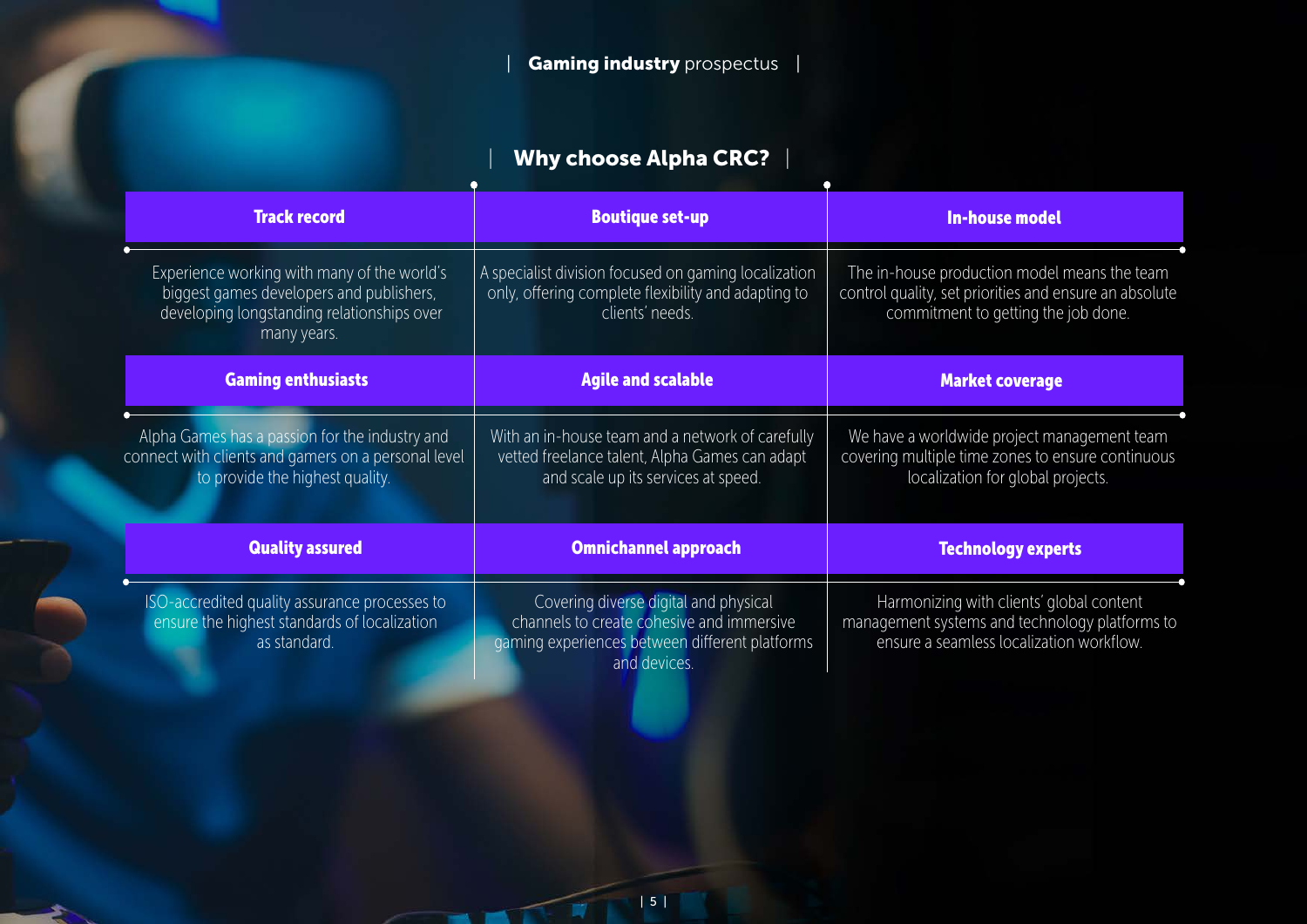# What services does Alpha Games provide? |

| <b>Localization</b>                                                                                                                                           | <b>Translation</b>                                                                                                                                                                                                                                        |  | <b>Transcreation</b>                                                                                                                                                                              |
|---------------------------------------------------------------------------------------------------------------------------------------------------------------|-----------------------------------------------------------------------------------------------------------------------------------------------------------------------------------------------------------------------------------------------------------|--|---------------------------------------------------------------------------------------------------------------------------------------------------------------------------------------------------|
| Adpating games to be locally relevant to a specific<br>audience, not just in language, but culturally too.                                                    | Two expert linguists for every translation project:<br>one to translate and edit from the source to the<br>target language, and another to carry out a detailed<br>review of accuracy and style.                                                          |  | To ensure maximum impact in the target language,<br>the Alpha Games transcreators understand how to<br>adapt source content with a creative twist where a<br>literal translation doesn't suffice. |
| <b>LQA</b>                                                                                                                                                    | <b>SME</b> review                                                                                                                                                                                                                                         |  | <b>Multilingual content creation</b>                                                                                                                                                              |
| Linguistic quality assurance (LQA) makes sure your<br>games are completely ready for market entry right<br>from the start.                                    | We have qualified subject matter experts (SME)<br>who know and love your game, its rules and uni-<br>verse. They ensure adherence to the intricacies<br>of gameplay remain consistent across languages<br>and that key terminology is accurately applied. |  | From copywriting to design and programming, we<br>have the expertise and experience to create and<br>develop new gaming worlds.                                                                   |
| <b>Project management</b>                                                                                                                                     |                                                                                                                                                                                                                                                           |  | <b>Voice-over</b>                                                                                                                                                                                 |
| A bespoke, global service from the<br>dedicated project management team, adapting to<br>clients' in-house processes and delivering excellence<br>as standard. |                                                                                                                                                                                                                                                           |  | Using in-house and partner recording<br>studios, expert technicians, world-class voiceover<br>artists and directorial talent to bring game<br>narratives to life in any language.                 |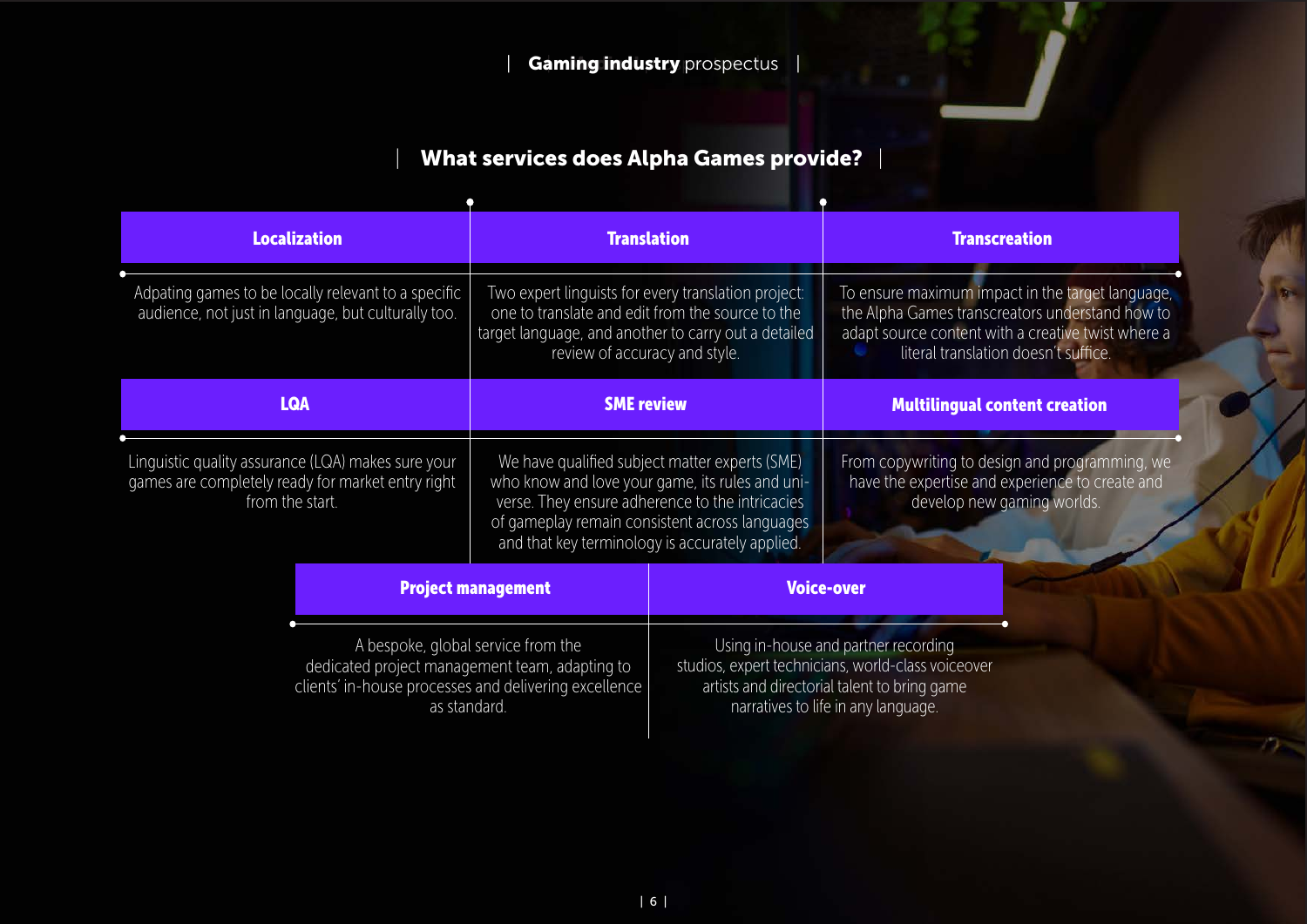#### Gaming industry prospectus

"Big kudos to the Alpha Games team! Super responsive, proactive and hassle-free. From project managers to linguists, you can tell they get highly engaged with your game content and deliver in style!"

Paul Davies, Head of Localization at Socialpoint



#### Clients we've worked with The Alpha Games approach

- Takes the time to get to know clients and understand their markets.
- Has creative teams which immerse themselves in the culture and aspirations of each client.
- We believe in attracting and developing in-house talent.
- Builds long-term relationships with clients and grows with them.
- Leverages technology to create integrated solutions.
- Operates across time zones to deliver global campaigns.
- Uses KPIs to track and analyze performance.
- Is open, honest and dedicated to achieving clients' goals.
- Goes the extra mile to make projects successful.

9.64%

Estimated compound annual growth rate (CAGR) of the global gaming industry from 2021-2026

Source: Businesswire